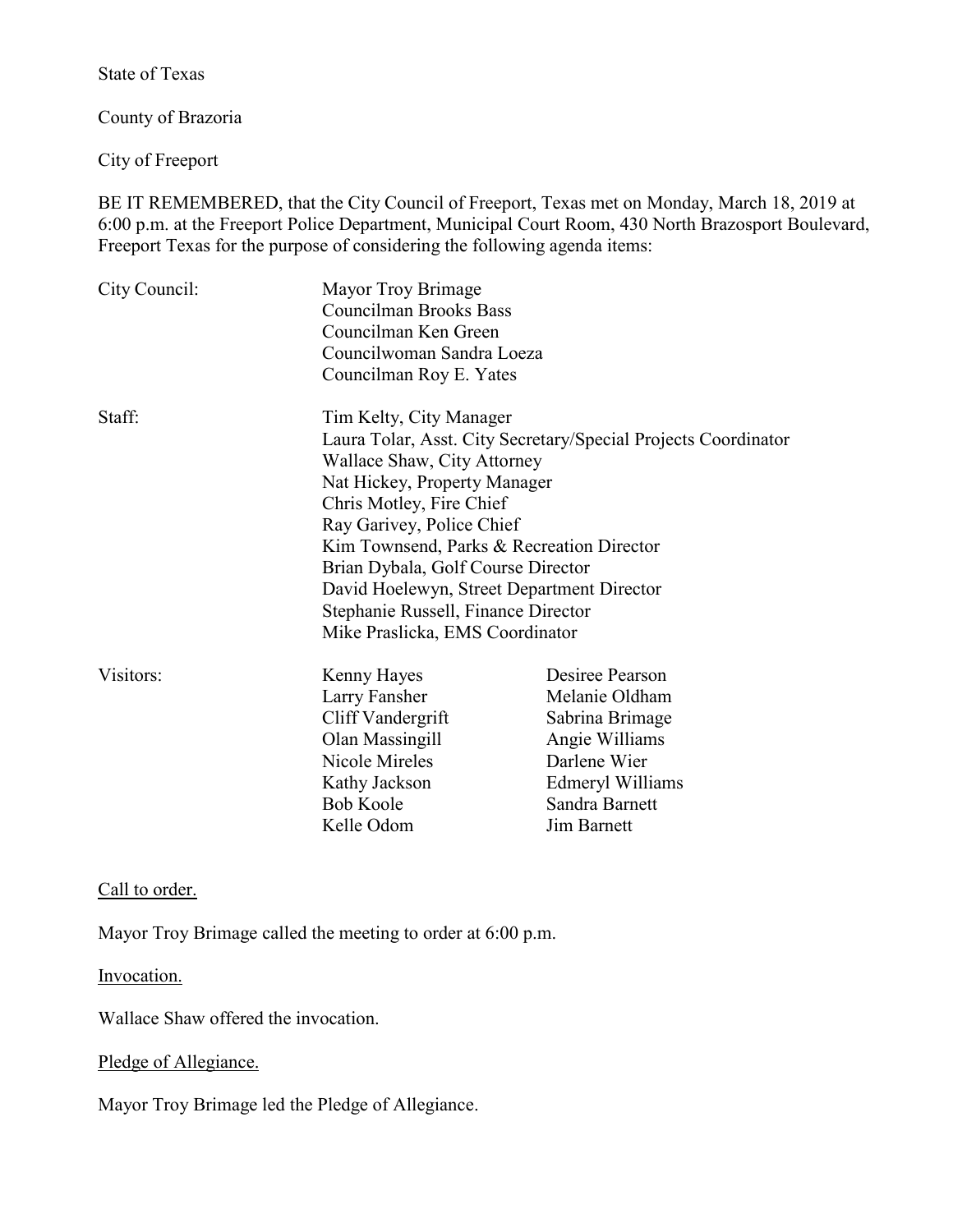## Citizen's Comments

Bob Koole spoke regarding the PortFreeport property asking why they are not required to mow. He also spoke regarding the pot holes and speeding in the East End.

# **PRESENTATIONS/ANNOUNCEMENTS**

Proclamation of the City of Freeport designating April 2019 as Fair Housing Month.

Mayor Troy Brimage read the proclamation of the City of Freeport designating April 2019 as Fair Housing Month

Presentation of the Police Tier 1 Annual Report

Police Chief Ray Garivey presented the Tier 1 Annual Report to council and offered to make appointments with the public if they wish to review.

# **CONSENT AGENDA**

Consideration and possible action on the approval of City Council meeting minutes from February 19, 2019 and February 26, 2019.

Consider and approve a request from the Freeport Little League for a parade on opening day Saturday, March 23, 2019 at 8:30am.

On a motion by Councilman Bass, seconded by Councilwoman Loeza, with all present voting "Aye", Council unanimously approved Consent Agenda.

# **REGULAR SESSION**

Public Hearing of a proposed re-plat of lot 14, block 7, of Bastrop bayou acres, in Brazoria County, Texas recorded in volume 5, page 340 of the plat records of Brazoria county, Texas, being the same 1.00 acre of lot 14 conveyed to Julio C. and Gabriela Nunez recorded in county Clerk's File No. Y Clerk's File No. 20l6-062060 of the official records of Brazoria county, Texas and the same 4.00 acre residue tract of lot 14 conveyed to Franke Seidule recorded in county clerk's file no. 2008-001941 of the official records of Brazoria county, Texas; and consideration of approving such replat

Public Hearing was opened at 6:18 pm.

No comments.

Public Hearing was closed at 6:19 pm on a motion by Councilman Bass, seconded by Councilman Yates, with all present voting "Aye", Council unanimously approved to close the public hearing.

On a motion by Councilman Green, seconded by Councilman Bass, with all present voting "Aye", Council unanimously approved the replat of lot 14, block 7, of Bastrop bayou acres, in Brazoria County, Texas recorded in volume 5, page 340 of the plat records of Brazoria county, Texas, being the same 1.00 acre of lot 14 conveyed to Julio C. and Gabriela Nunez recorded in county Clerk's File No. Y Clerk's File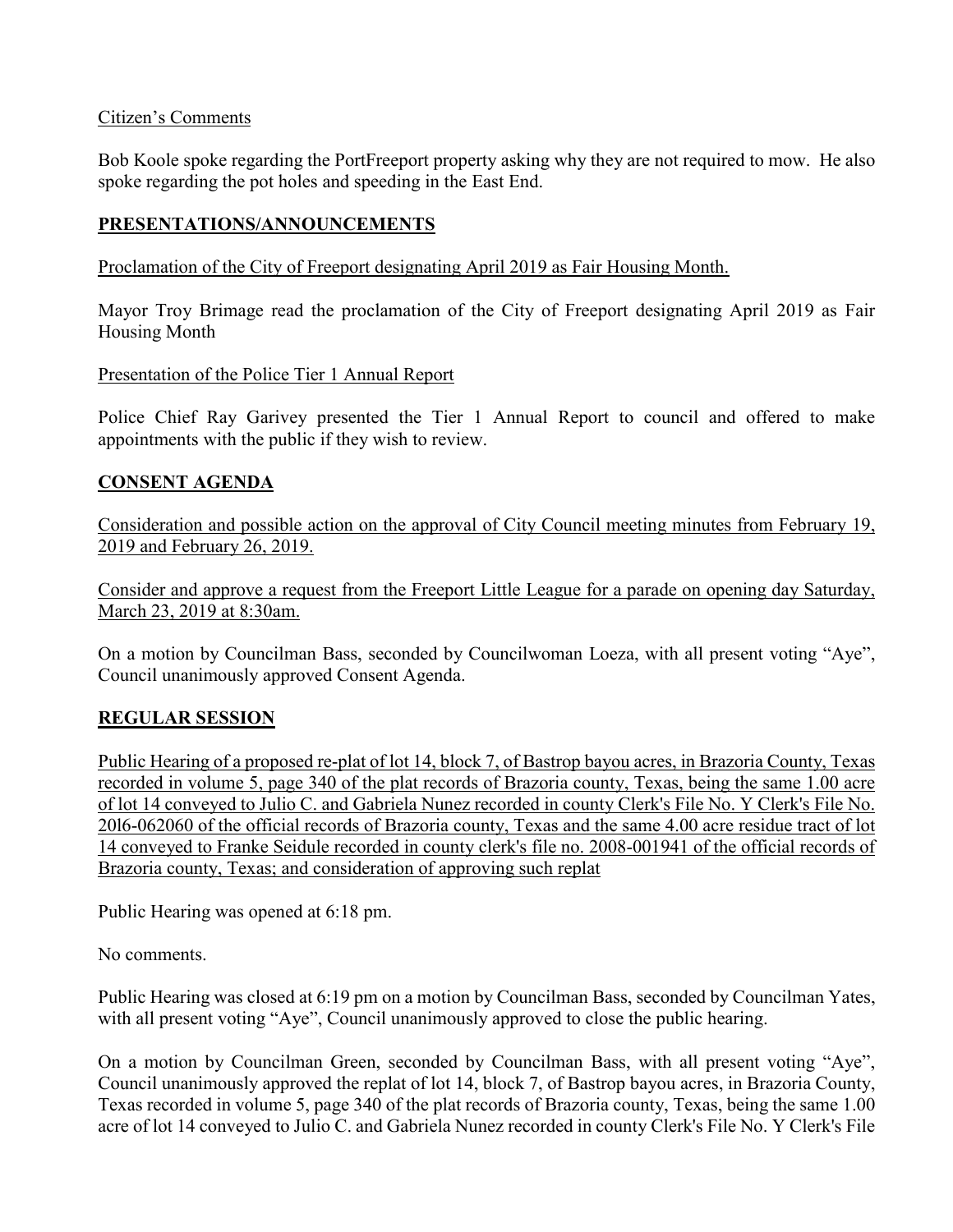No. 20l6-062060 of the official records of Brazoria county, Texas and the same 4.00 acre residue tract of lot 14 conveyed to Franke Seidule recorded in county clerk's file no. 2008-001941 of the official records of Brazoria county, Texas.

Public Hearing of a proposed re-plat of 0.86 acre tract of land situated in the J.G. and G.W. McNeel Survey. Abstract No. 89. in Brazoria county. Texas. being the same 0.84 acre tract conveyed to Michael K. and Carol A. Jansky recorded in County Clerk's file No. Y Clerk's File No. 1995-02 l 14G of the official records of Brazoria county; and consideration of approving such re-plat.

Public Hearing was opened at 6:20 pm.

No comments.

Public Hearing was closed at 6:21 pm on a motion by Councilwoman Loeza, seconded by Councilman Green, with all present voting "Aye", Council unanimously approved to close the public hearing.

On a motion by Councilman Bass, seconded by Councilwoman Loeza, with all present voting "Aye", Council unanimously approved the re-plat of 0.86 acre tract of land situated in the J.G. and G.W. McNeel Survey. Abstract No. 89. in Brazoria county. Texas. being the same 0.84 acre tract conveyed to Michael K. and Carol A. Jansky recorded in County Clerk's file No. Y Clerk's File No. 1995-02 l 14G of the official records of Brazoria county.

Public Hearing and consideration of possible action on approval of a proposed re-plat of Lot 2B out of C. Henninger Subdivision and also recorded in County Clerk's File NO. 17-064328 of the Brazoria County Official Records and the closure of a 0.291 acre tract out of the Velasco Drainage District Tract as Recorded in Clerk's File No. 2018053616 of the Brazoria County Official Records in the C. Henninger Survey Abstract 211, City of Freeport, Brazoria County, Texas; and consideration of approving such replat

Public Hearing was opened at 6:22 pm.

No comments.

Public Hearing was closed at 6:23 pm on a motion by Councilman Bass, seconded by Councilwoman Loeza, with all present voting "Aye", Council unanimously approved to close the public hearing.

On a motion by Councilman Bass, seconded by Councilwoman Loeza, with all present voting "Aye", Council unanimously approved the re-plat of Lot 2B out of C. Henninger Subdivision and also recorded in County Clerk's File NO. 17-064328 of the Brazoria County Official Records and the closure of a 0.291 acre tract out of the Velasco Drainage District Tract as Recorded in Clerk's File No. 2018053616 of the Brazoria County Official Records in the C. Henninger Survey Abstract 211, City of Freeport, Brazoria County, Texas.

Consider awarding Grant Works the Administration/Professional Services for Community Block Grant program for disaster recovery

Fire Chief Chris Motley stated that there was one response received from the RFQ and it came from Grantworks. He stated that the grant pays for the administration and the project that will be selected will be Hurricane Harvey infrastructure damage or another damage caused by the storm.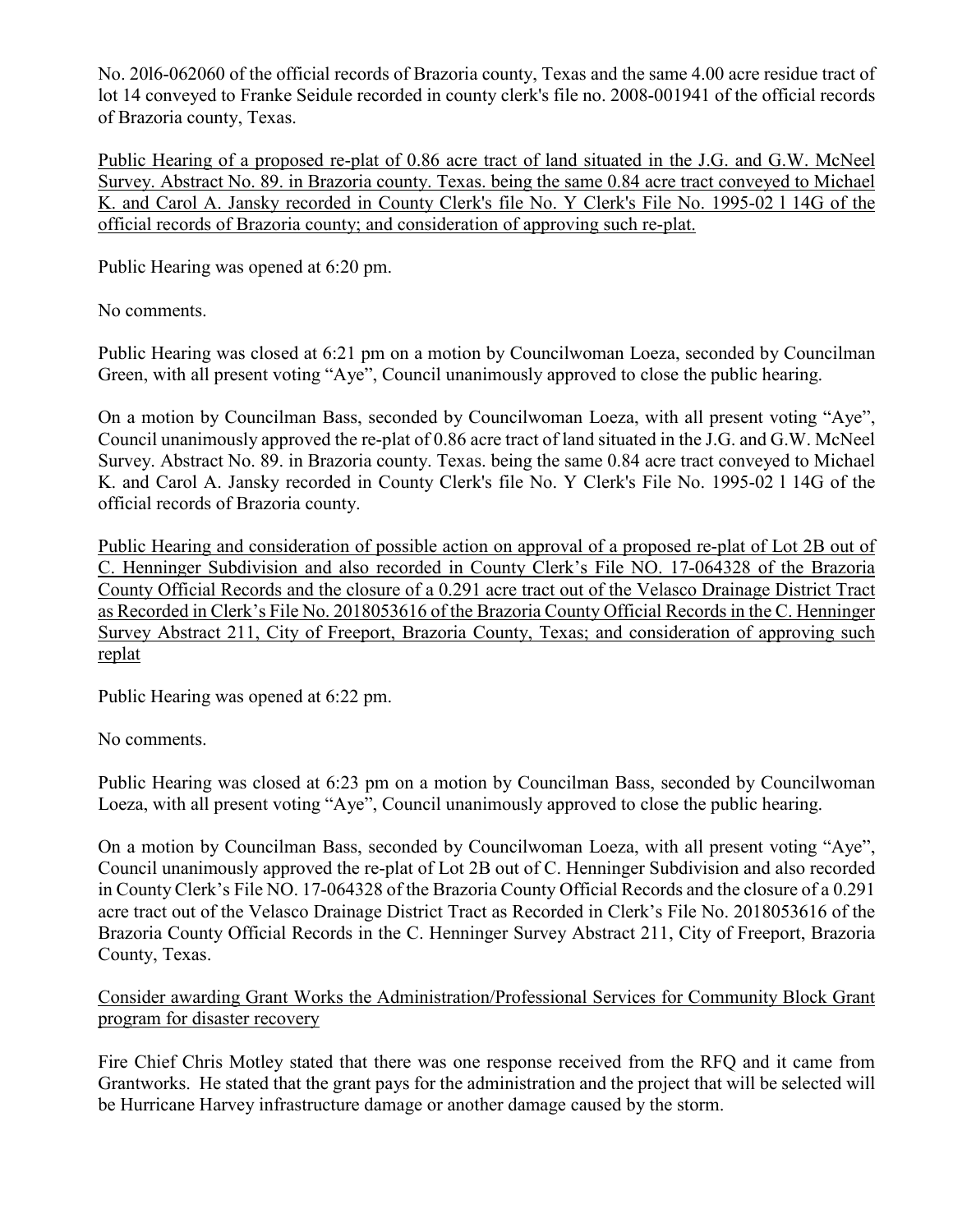On a motion by Councilwoman Loeza, seconded by Councilman Bass, with all present voting "Aye", Council unanimously approved awarding Grant Works the Administration/Professional Services for Community Block Grant program for disaster recovery.

Consideration of approving Ordinance 2019-2569 approving an agreement amending the Dow Industrial Agreement to extend the term of such agreement and authorizing the Mayor to sign and the City Secretary to attest such agreement

City Manager Tim Kelty stated that the amendment to the Dow Industrial Agreement will extend the contract from its previous end date of 2026 to 2033 resulting in extended revenues. He stated that Clute and Lake Jackson have both agreed with this extension. The city receives approximately 6.5 million in industrial district income.

On a motion by Councilwoman Loeza, seconded by Councilman Green, with all present voting "Aye", Council unanimously approved Ordinance 2019-2569 approving an agreement amending the Dow Industrial Agreement to extend the term of such agreement and authorizing the Mayor to sign and the City Secretary to attest such agreement.

Consideration of awarding the bid to Sorrell Construction for the 2018 – 2019 concrete streets repair plan and authorizing the mayor to sign the resulting contract

David Hoelewyn stated that only \$227,000 remained in the budget after the asphalt roads were completed. The lowest bid for the concrete streets was \$993,000.

Tim Kelty stated that the remainder can be taken from the reserves to complete the street project.

Councilman Bass stated that he would like to see infrastructure moved as part of the street improvements adding that he also wants to see sidewalks on Pecan. He stated that there are sewer issues between 9<sup>th</sup> and 11<sup>th</sup> Streets.

On a motion by Councilman Bass, seconded by Councilman Green, with all present voting "Aye", Council unanimously approved awarding the bid to Sorrell Construction for the 2018 – 2019 concrete streets repair plan and authorizing the mayor to sign the resulting contract.

Discuss and consider the approval of expending city funds in the amount of \$42,459.00 for a 100% reimbursable grant to replace the department's outdated tasers

Police Chief Ray Garivey said that this federal grant would include 29 tasers and holders. He also stated that usually reimbursement occurs within the quarter.

On a motion by Councilman Bass, seconded by Councilman Green, with all present voting "Aye", Council unanimously approved expending city funds in the amount of \$42,459.00 for a 100% reimbursable grant to replace the department's outdated tasers.

# Discuss and consider HVAC system for City Hall

Parks Director Kim Townsend stated that temperatures in City Hall had been around 85° and that Olin, our  $3<sup>rd</sup>$  floor tenant, stated it was so hot that their medical equipment would not work properly. In 2014, the city spent approximately \$80,000 on the current chiller. The new equipment, which would have a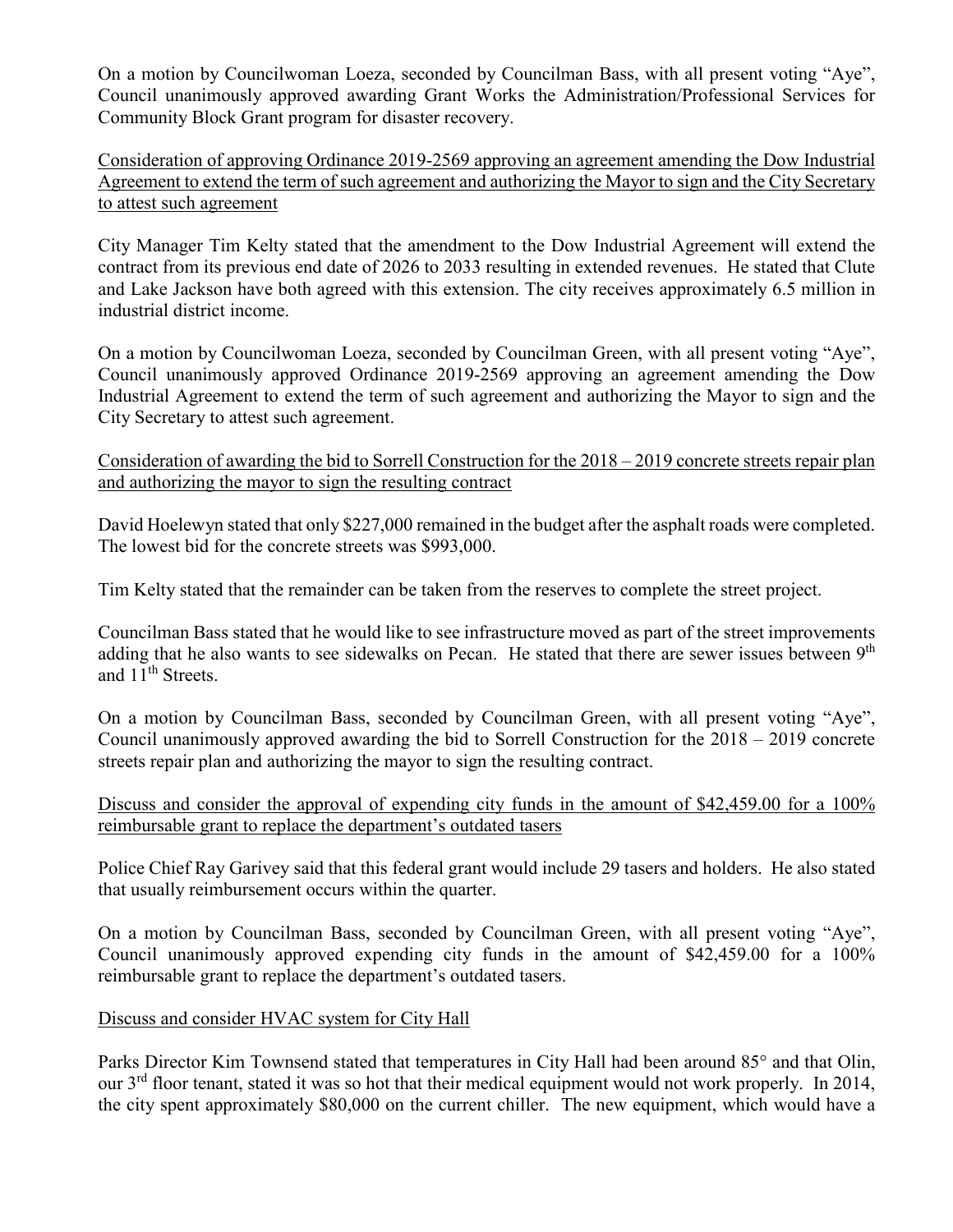five-year warranty, would be coated to sufficiently protect the new equipment and also be under a maintenance program.

Councilman Bass inquired as to the timeframe for this to be completed.

Ms. Townsend stated that it would be approximately 14-16 weeks and the life expectancy would be 10- 15 years.

On a motion by Councilwoman Loeza, seconded by Councilman Bass, with all present voting "Aye", Council unanimously approved the purchase of a new HVAC Chiller system for City Hall.

# **WORK SESSION:**

Mayor Troy T. Brimage announcements and comments

Mayor Brimage had nothing to report.

Councilman Green Ward A announcements and comments

Councilman Green that he was contacted by Mr. Koole and suggested to the resident that he come to city council and express his concerns.

Councilman Bass Ward B announcements and comments

Councilman Bass asked about the drainage of the sanitary sewer and repair of the alleys in the areas of  $7<sup>th</sup>$ ,  $8<sup>th</sup>$  and  $9<sup>th</sup>$  streets that are concrete and in poor condition.

Councilwoman Loeza Ward C announcements and comments

Councilwoman Loeza expressed concern about Victoria Street but said it was already addressed on the agenda.

### Councilman Yates Ward D announcements and comments

Councilman Yates questioned the status of the Wong property.

City Manager Tim Kelty announcements and comments

City Manager Tim Kelty reported that the EDC Director position had been advertised and someone should be hired within 60 days. He added that they had a great trip to Austin for Brazoria County Days.

Golf Course Director Brian Dybala reported that the golf course was finally dry and the new building at the golf course just needed lighting and doors to be completed. He also stated that they have some large tournaments coming soon.

Parks Director Kim Townsend stated that Joy Ride Rod Run was a huge success. She added that new benches were installed.

Fire Chief Chris Motley stated that the new fire truck was delivered and outside in the parking lot were the new fire truck, stair chair and the gurney for obese patients for the public to see.